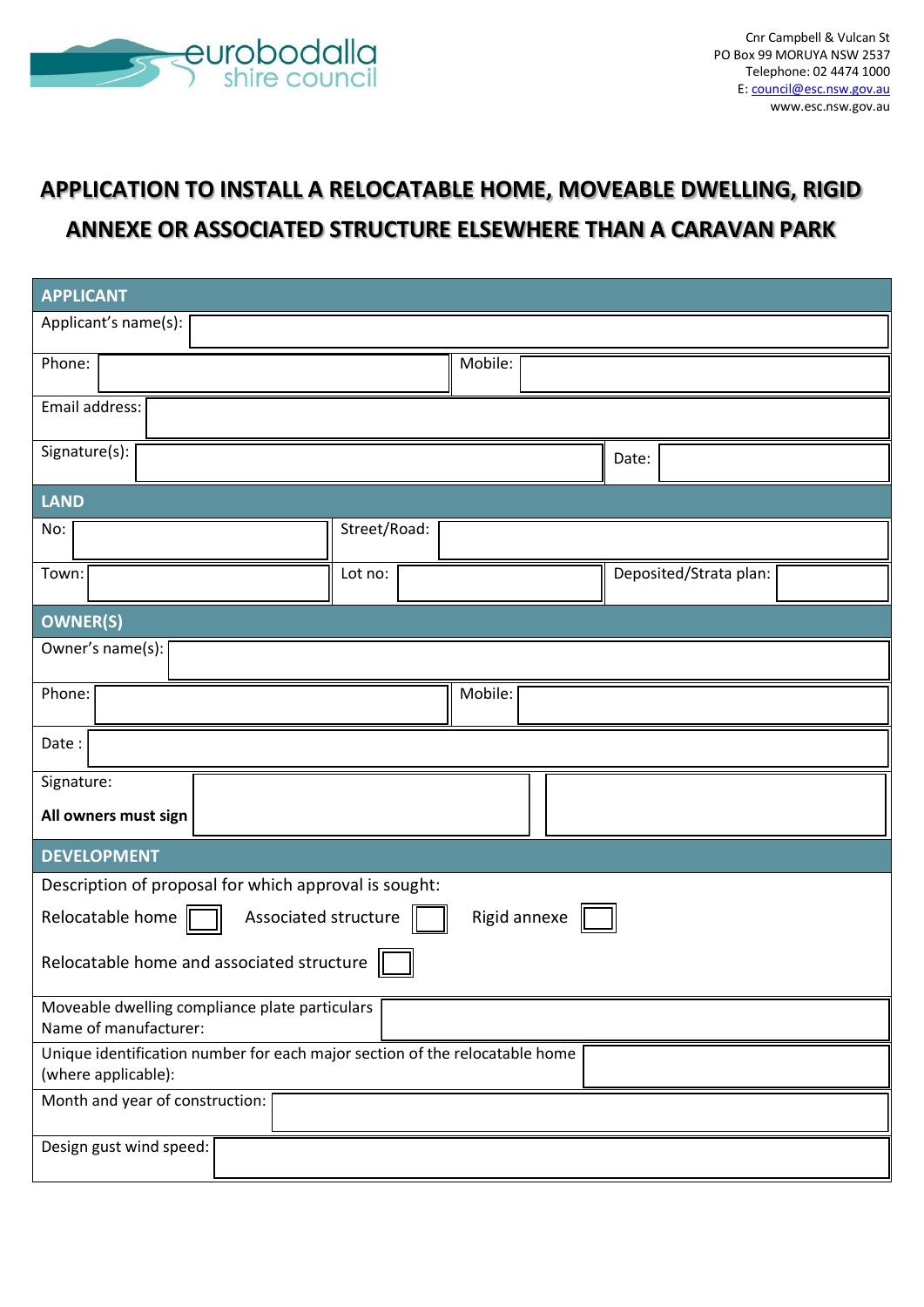| Footing, soil type and tie down system:                                                                                    |
|----------------------------------------------------------------------------------------------------------------------------|
| Statement of compliance:                                                                                                   |
| Name of practising Structural Engineer issued:                                                                             |
| (Relocatable home only)                                                                                                    |
| Please note: Separate water and sewer drainage permit or OSSM application also required together with application<br>fees. |
| <b>OFFICE USE ONLY</b>                                                                                                     |
| Date application received:                                                                                                 |
| Application no.:                                                                                                           |
| Approval fee:                                                                                                              |
| Relocatable home (and associated structure if applicable)                                                                  |
| Compliance fee:<br>(Not inclusive of plumbing and drainage - minimum 4 inspections).                                       |
| Receipt no.:<br>Date of receipt:                                                                                           |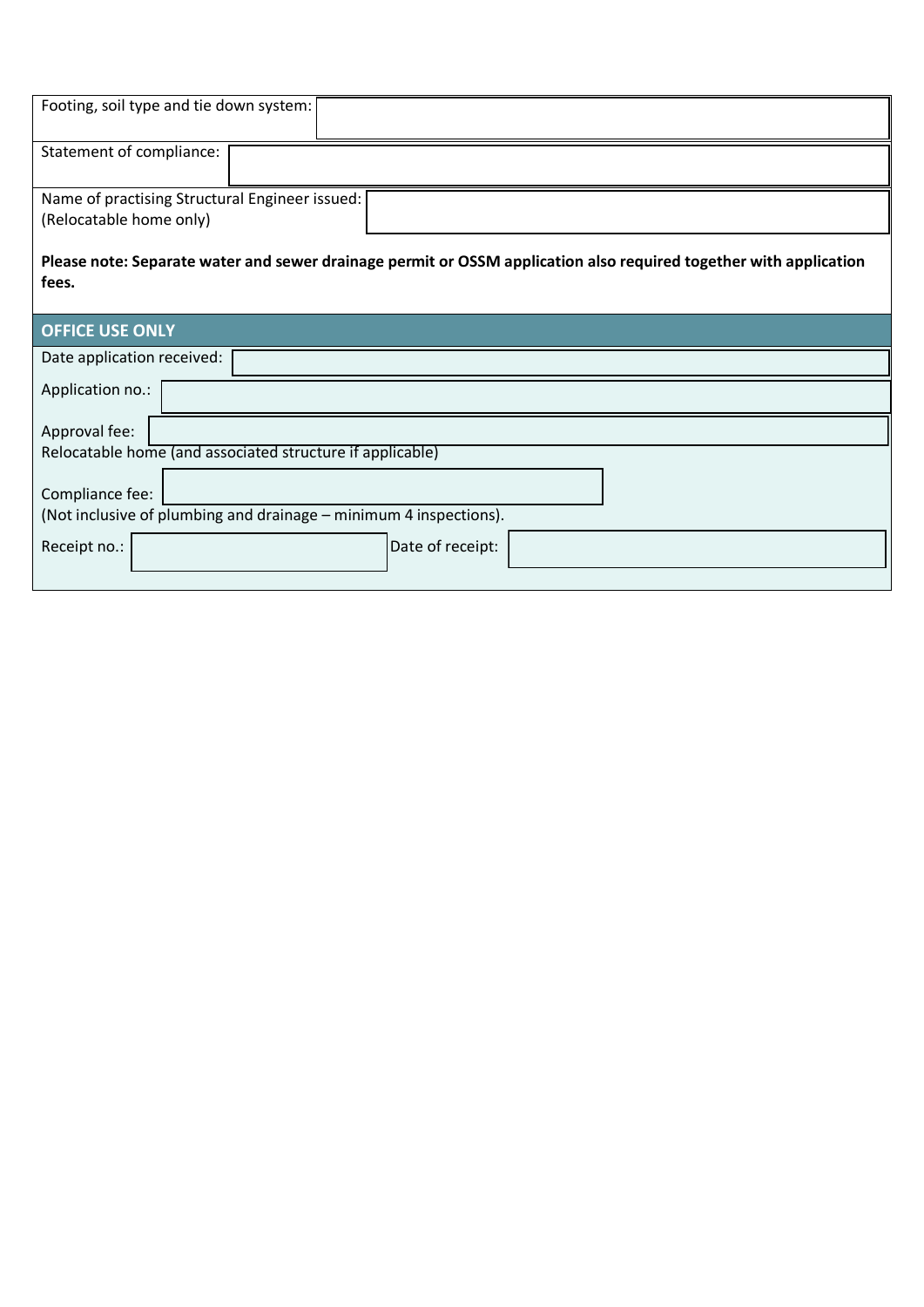# **CHECKLIST FOR THE LODGEMENT OF AN APPLICATION TO INSTALL A MOVEABLE**

## **DWELLING, RELOCATEABLE HOME, RIGID ANNEXE OR ASSOCIATED STRUCTURE**

# **ELSEWHERE THAN IN A CARAVAN**

This checklist has been prepared to assist you with the lodgement of your application by ensuring that you have provided all the necessary details. This will help prevent delays in the processing of your application.

Please refer to **'Plans'** under ['step 3'](https://www.esc.nsw.gov.au/property/development/the-development-process) on our web page for more detail, if required.

**PLANS** Applicant Office

|                                                 | Including but not limited to (refer to 'Plans' under 'step 3' on our<br>web page) boundaries, setbacks to boundaries, landscaped area, APZ.                                                                                                 |  |
|-------------------------------------------------|---------------------------------------------------------------------------------------------------------------------------------------------------------------------------------------------------------------------------------------------|--|
| <b>FLOOR PLAN</b>                               | Eg, layout, partitioning, room sizes (dimensions), intended uses for each part of<br>the building, window/door locations and sizes, floor levels in AHD, position of<br>smoke alarms, plumbing fixtures, wall structure type and thickness. |  |
| <b>ELEVATIONS</b>                               | Inclusive FFL, NGL, overall height, ** Plans must indicate all levels relative to a<br>nominated datum point.                                                                                                                               |  |
| <b>SECTIONS</b>                                 | Inclusive of proposed building materials, floor and ceiling heights. Section<br>locations must be indicated on the floor plans.                                                                                                             |  |
| <b>SITE</b><br><b>MANAGEMENT</b><br><b>PLAN</b> | Inclusive of location/specification of soil and water management facilities and<br>location of storage space for building materials.                                                                                                        |  |

**Note:** If the plans relate to alterations and/or additions to an existing building(s), the proposed changes are to be coloured to easily identify existing and proposed construction.

Where the proposal is for alteration and additions to an existing building, both the existing and proposed smoke alarm locations are to be indicated on the plans and/or specifications.

### **SPECIFICATIONS**

| <b>BASIX</b>                                           | Where your development consent requires compliance with a Basix Certificate.<br>All commitments are to be indicated on plans or in the specifications.                                                                                                                                                                                                                    |  |
|--------------------------------------------------------|---------------------------------------------------------------------------------------------------------------------------------------------------------------------------------------------------------------------------------------------------------------------------------------------------------------------------------------------------------------------------|--|
| <b>SPECIFICATIONS</b>                                  | Specifications must describe the construction and materials of which the building<br>is to be built and the method of drainage, sewerage and water supply.<br>The specification must state if the materials are to be new or second-hand.<br>Particulars of any second-hand materials must be provided.                                                                   |  |
| <b>PLUMBING</b><br><b>(WATER AND</b><br><b>SEWER</b> ) | Are there any plumbing works proposed? If yes, provide a diagram showing the<br>location of works within the site and the location of the proposed connection to<br>existing services.                                                                                                                                                                                    |  |
| <b>STORMWATER</b>                                      | Provide a diagram showing the location of works within the site including water<br>tanks and the method of stormwater disposal ie, on-site detention system,<br>disposal to interalottment drainage point, disposal to street kerb etc.                                                                                                                                   |  |
| <b>FENCING</b>                                         | Plans and specifications for any fences already erected or to be erected.                                                                                                                                                                                                                                                                                                 |  |
|                                                        | The method of termite protection has been shown on the plans and the clearance<br>beneath the relocatable home or associated structure is:                                                                                                                                                                                                                                |  |
|                                                        | (a) at least 400 millimetres, where termite shields are required to be installed, or                                                                                                                                                                                                                                                                                      |  |
| <b>TERMITE</b>                                         | (b) at least 200 millimetres, where termite shields are not required to be<br>installed.                                                                                                                                                                                                                                                                                  |  |
|                                                        | The clearance beneath the relocatable home is to be measured from the lowest<br>point of the underside of the home's chassis or frame.                                                                                                                                                                                                                                    |  |
| <b>BUSHFIRE</b><br><b>COMMITMENTS</b>                  | Where your consent or application requires construction to comply with AS3959 -<br>construction of buildings in bushfire-prone areas, your bushfire commitments<br>shall be included in your application and construction requirements shall be<br>detailed on the plans (you may use Council's bushfire commitments form where<br>details cannot be shown on the plans). |  |